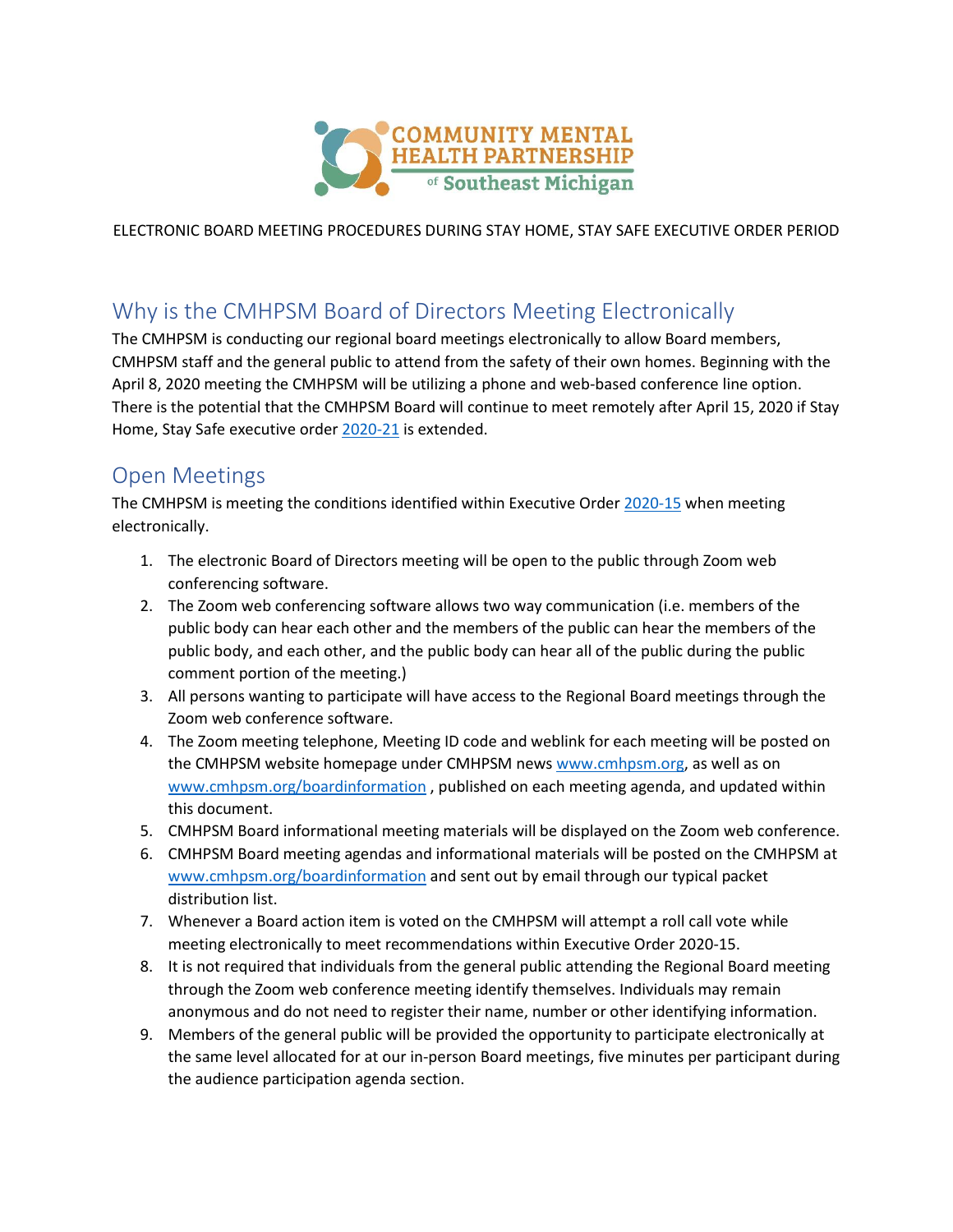- 10. Persons with disabilities may contact the CMHPSM at [help@cmhpsm.org](mailto:help@cmhpsm.org) or at 734-344-6079 for further assistance.
- 11. The CMHPSM will continue to update<http://www.cmhpsm.org/boardinformation> with information related to any future electronic meetings.

# April 8, 2020 Electronic Meeting Information (Added April 2, 2020)

To call in to this meeting remotely: **Dial-in Number Options:** 1-312-626-6799 1-646 876-9923 1-346-248-7799 **Meeting ID: 443 799 086**

To view the meeting materials in real time and listen from your computer, please click below: **<https://zoom.us/j/443799086>**

Please direct any questions or concerns to Stephannie Weary at 734-660-8811.

### Quick Zoom User Guide



If you are choosing to join as an audio only participant simply dial any of the Zoom phone number options. After you are prompted for your meeting ID, enter the Meeting ID associated with the meeting you wish to attend and then press #. Press # one more time to join the meeting.

You will be placed in to the meeting, we ask that individuals mute themselves until speaking to keep background noise to the minimum.



To join the CMHPSM Regional Board meetings through your computer to both see and hear the materials being presented follow the Zoom web link associated with the meeting you'd like to attend.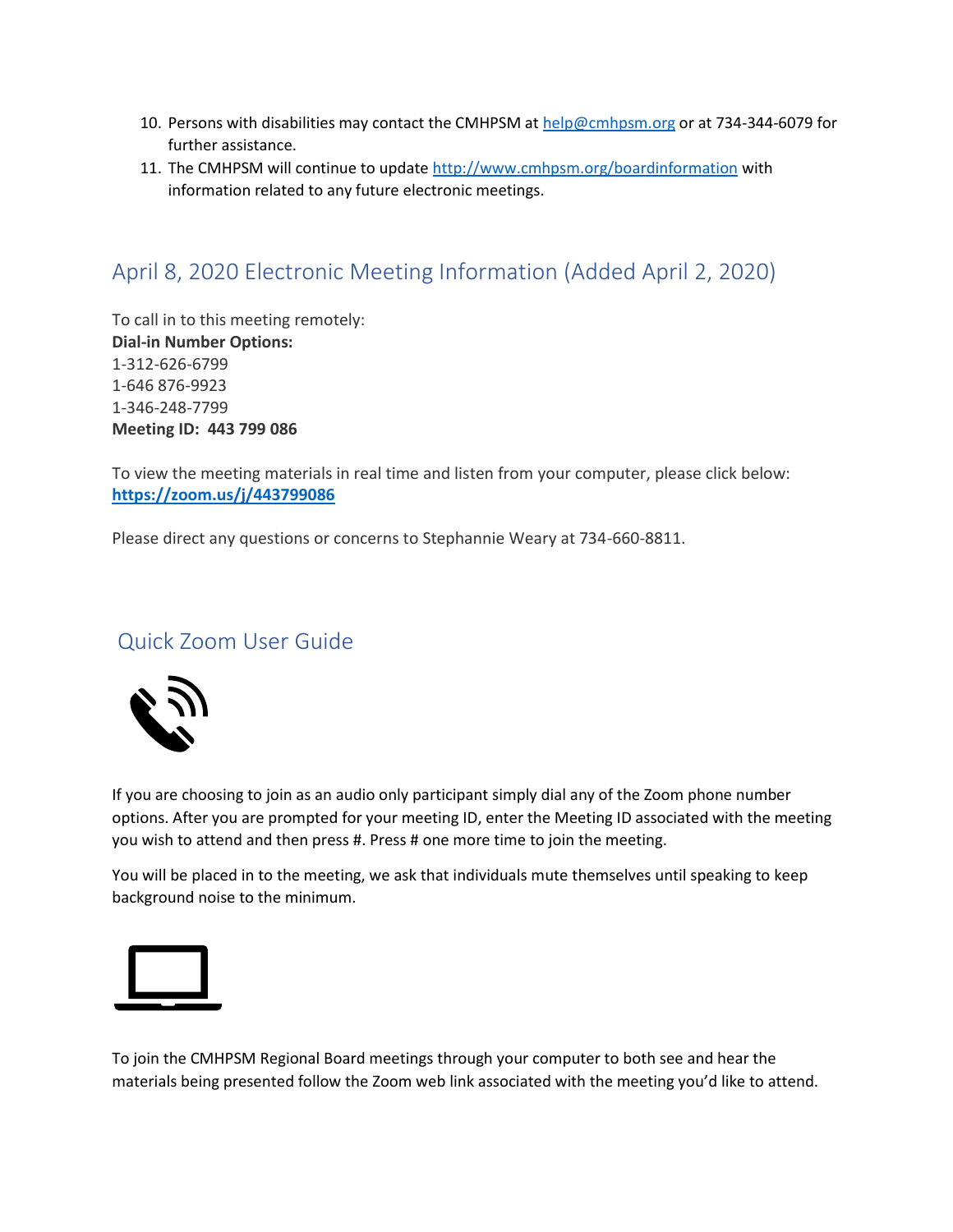After following the Zoom meeting link you should see the following screen or something similar based on your computer's browser:

Select Open Zoom Meetings if you have attended a Zoom meeting before on your computer or Download and Run Zoom.



If neither of those options work select "join from your browser":

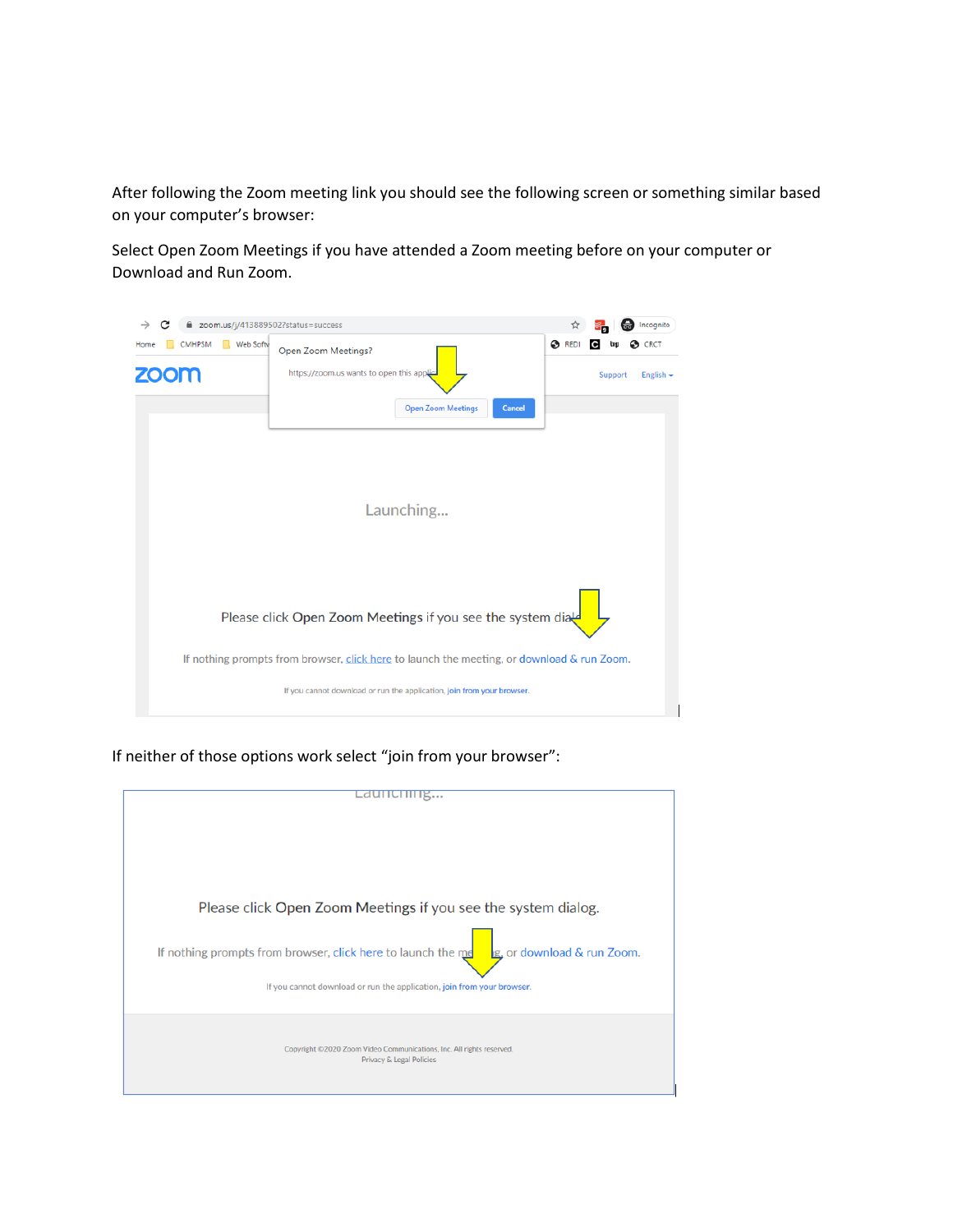We ask that Board Members identify themselves by entering their name when prompted (if joining by the web version). Members of the general public are not required to enter their name or any identifying information.

Please enter your name to join the meeting

| Your Name |  |  |  |
|-----------|--|--|--|
|           |  |  |  |
|           |  |  |  |
| Join      |  |  |  |
|           |  |  |  |

After joining by the web there are two audio options: Phone Call or Computer Audio

If your computer is equipped with a microphone and speakers you can select "Join Audio by Computer"

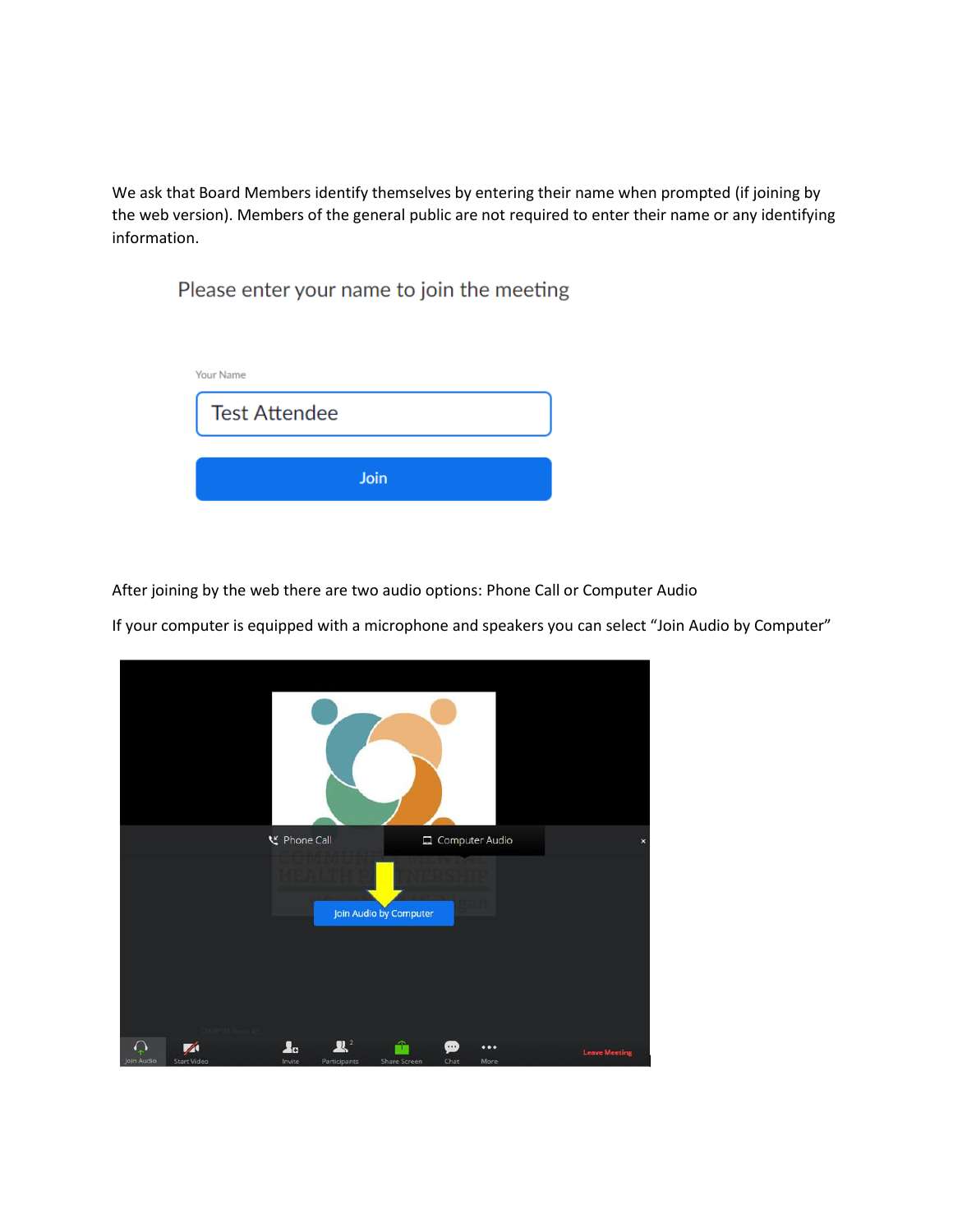The website will ask for permission to use your computer's microphone, to participate audibly during the meeting you will need to "allow" this. If you don't want to allow this or are having difficulty enabling audio please proceed to the Phone Call option below. You will still be able to follow the visual presentation on the web, your audio will just be routed through your phone.

| →   | С<br>200m.us/wc/413889502/join?track_id=&jmf_code=                                                                         |                          |               |
|-----|----------------------------------------------------------------------------------------------------------------------------|--------------------------|---------------|
| ome |                                                                                                                            | Connection is secure     | ×<br>C        |
|     | Your information (for example, passwords or credit<br>card numbers) is private when it is sent to this site.<br>Learn more |                          |               |
|     |                                                                                                                            | Camera                   | Allow         |
|     |                                                                                                                            | Microphone<br>₩          | Block         |
|     |                                                                                                                            |                          | Ask (default) |
|     |                                                                                                                            | Certificate (Valid)<br>ы | Allow         |
|     |                                                                                                                            |                          | Block         |
|     |                                                                                                                            | Cookies (21 in use)<br>ක |               |
|     |                                                                                                                            | Site settings            |               |

If you are unsure of your computer's capabilities or prefer to join the audio through a Phone Call select "Phone Call"

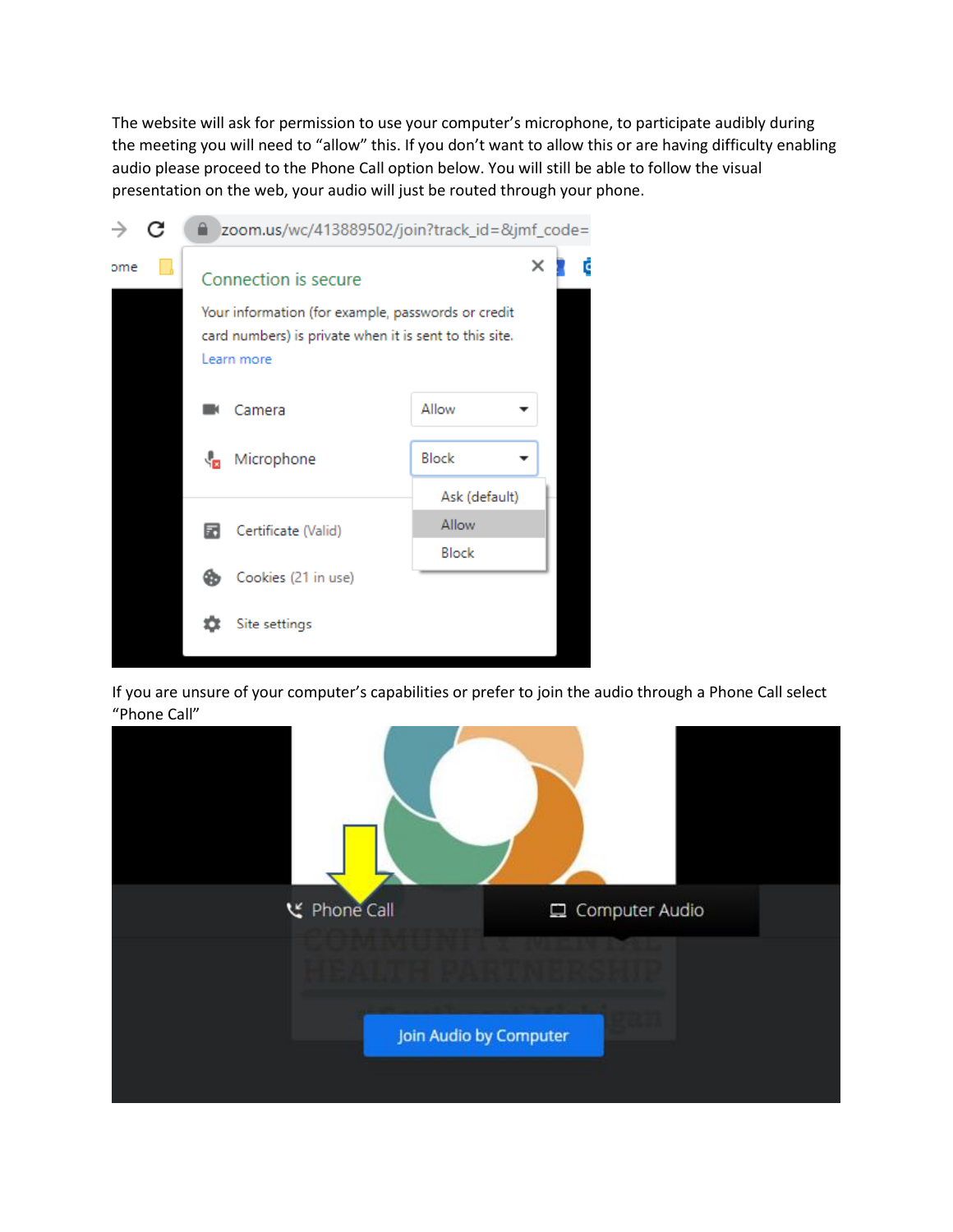And then dial any of the Zoom telephone numbers, the Meeting/Conference ID code that is displayed within the software and the participant ID displayed within the software. Do not use the numbers below, these are example ID numbers.



Individuals should be able to participate by following the instructions above. If you have any difficulties please contact Stephannie Weary at 734-660-8811.

# Advanced Zoom Options

#### Raising Your Hand

We will attempt to leave ample time for responses so individual Board members may join the discussion. There is also a function that we will monitor to help the Board Chair manage discussion.



By choosing the participants button at the bottom of your Zoom meeting: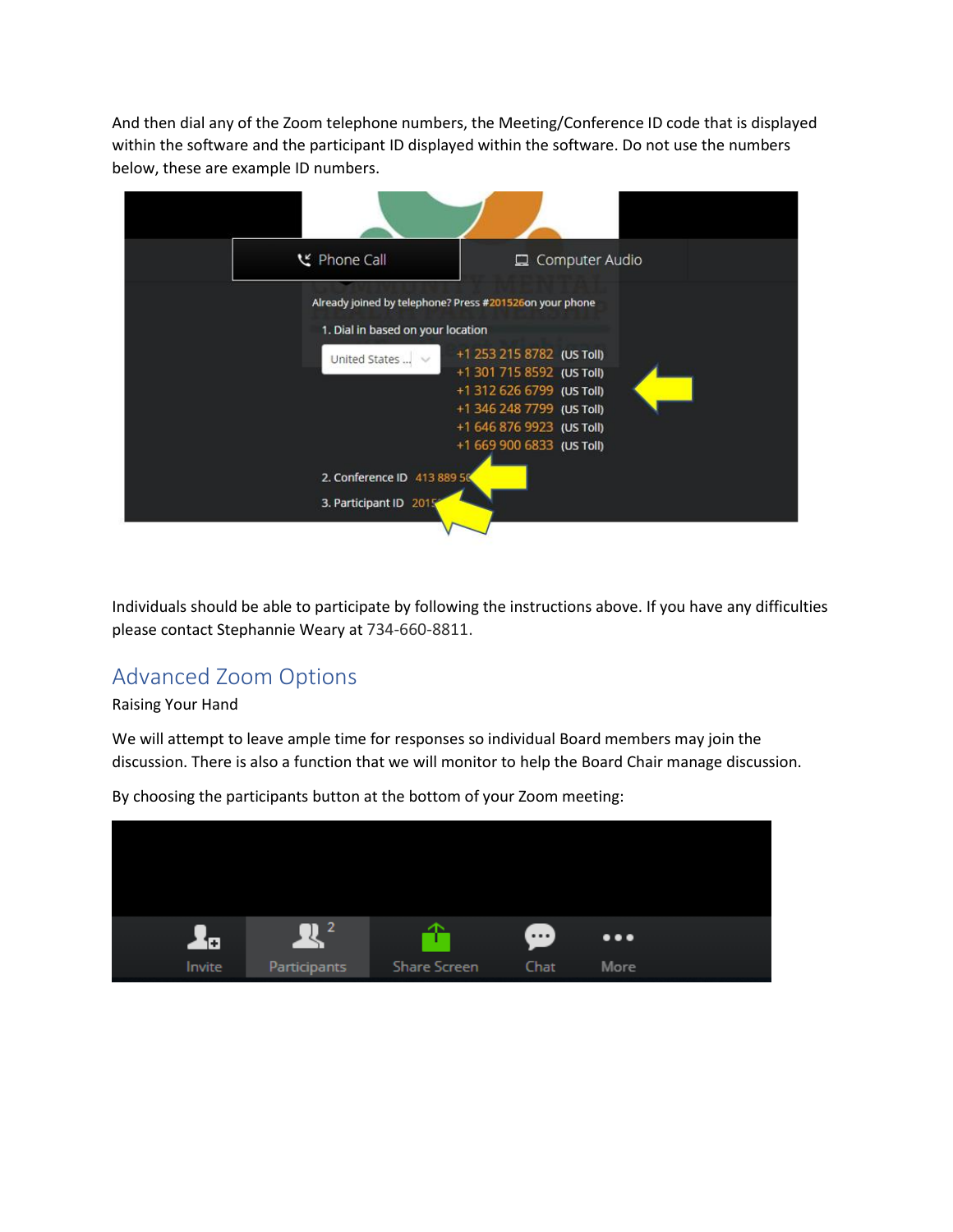You will see a button on the lower right "Raise Hand", please click that button and staff will alert the Board chair to your interest in speaking.



After you have finished speaking you can "lower" your hand until you would like to be called on again.



The participants window will identify everyone that is in the meeting, the small hand icon indicates an individual is requesting to speak.